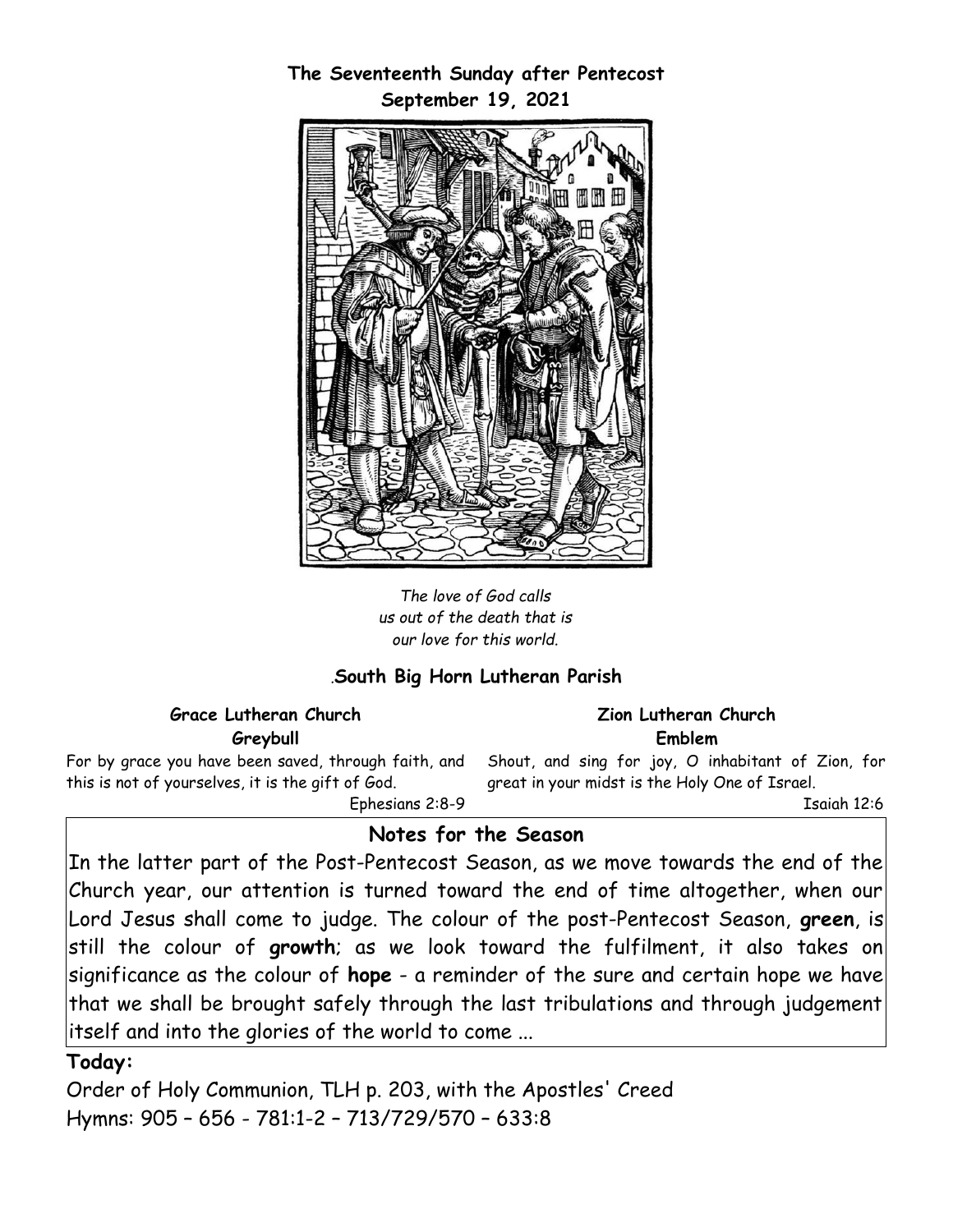# **About Holy Communion**

In the Sacrament we are made one with the risen Christ, and with each other. According to Holy Scripture, oneness in faith and confession is a precondition for such unity. As such, only Christians who share our faith and confession, and who therefore belong to congregations in the fellowship of the Lutheran Church-Missouri Synod, will commune in our church. **Visitors wishing to receive the sacrament** please speak with Pastor prior to the service. We ask that our guests be respectful of our faith. **We sincerely welcome our visitors**; we assure you that we uphold this practice *also* out of concern for *your* spiritual welfare, and that our Pastor would love to study Scripture with you and help you embrace the full counsel of God, so that we can celebrate the Sacrament in a manner pleasing to God and beneficial for us all.

## **Just so we do not forget:**

*What is the third Commandment?*

Remember the Sabbath Day by keeping it holy.

*What does this mean?*

We should fear and love God, so that we do not despise preaching and His Word, but hold it sacred and gladly hear and learn it. *Of the Small Catechism*

**This is our faith** *– from the Confessions of our Church*

Many receive the Word with joy, but afterward fall away again. But the cause is not as though God were unwilling to grant grace for perseverance to those in whom He has begun the good work, for that is contrary to Saint Paul in Philippians 1:6; but the cause is that they willfully turn away again from the holy commandment of God, grieve and embitter the Holy Spirit, implicate themselves again in the filth of the world, and garnish again the habitation of the heart for the devil. With them the last state is worse than the first. *Formula Concord,* the *Solid Declaration*

**Sing-along at the Parsonage**, hopefully outside, on Sunday, September 26, beginning at **5 pm. - note change of time.** Hamburgers, hot dogs, chips, and soft drinks will be provided, sponsored by Thrivent. Anything else you think should be there, you should bring along.

**Pizza and Mission Night at Grace** Thursday, September 30, at 6 pm. Deaconess Kim Bueltman will tell us about her mission work among Muslim, and formerly Muslim, refugees in Germany. A free will offering will be taken to support her work.

**Let's do the time warp again:** Beginning on Sunday, October 3, our Sunday worship times will switch over, so that Sunday worship at Grace will be at 8 am. and at Zion at 10:30 am.